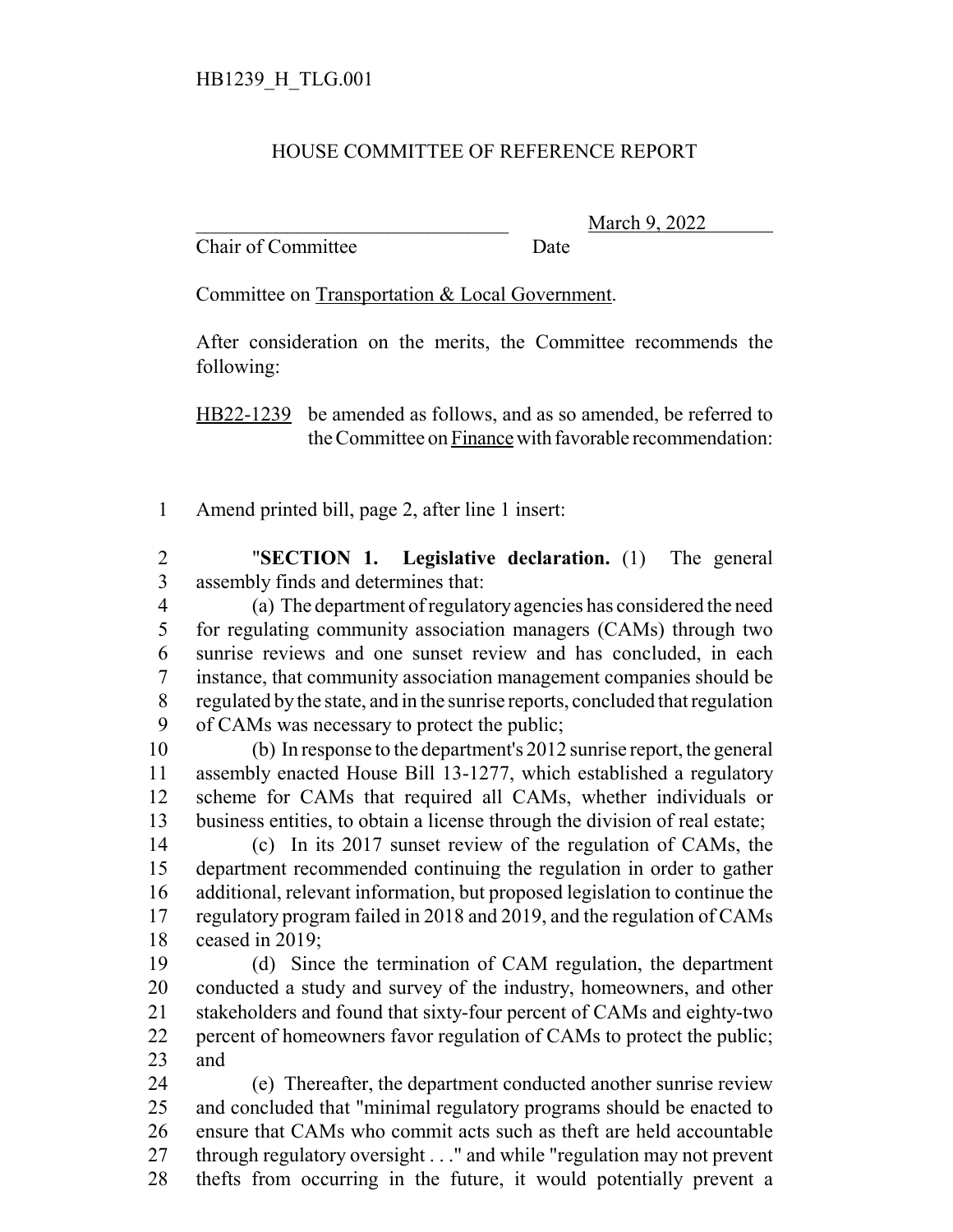practitioner from practicing again in Colorado."

 (2) The general assembly therefore declares that the regulation of CAMs:

 (a) Is important to protect the public, and in particular, homeowners, from financial harm and ensure businesses engaged in the practice of community association management and their employees and contractors have knowledge of applicable laws and are able to perform community association management activities in a manner that ensures homeowners are not financially harmed; and

 (b) Must be accomplished in a manner that is least restrictive to the business of community association management, is efficient, and is cost-effective in order to avoid significant impacts and minimize burdens on both businesses and homeowners.".

Renumber succeeding sections accordingly.

 Page 5, line 8, strike "HOA;" and substitute "HOA AND THE HOA, UPON ANNUAL REGISTRATION PURSUANT TO SECTION 38-33.3-401, HAS DISCLOSED THE NAME OF THE INDIVIDUAL EMPLOYED OR ENGAGED BY THE HOA TO PERFORM COMMUNITY ASSOCIATION MANAGEMENT FOR THE HOA;".

- Page 6, strike lines 9 through 18 and substitute:
- "(a) MEETS THE EDUCATION REQUIREMENTS ESTABLISHED BY THE 22 DIRECTOR BY RULE;

 (b) DEMONSTRATES KNOWLEDGE OF THE LAWS OF THIS STATE THAT GOVERN COMMON INTEREST COMMUNITIES AND HOAS, INCLUDING THE "COLORADO REVISED NONPROFIT CORPORATION ACT", ARTICLES 121 26 TO 137 OF TITLE 7, THE CCIOA, AND ANY OTHER LAWS SPECIFIED BY THE

27 DIRECTOR BY RULE; AND".

Reletter succeeding paragraph accordingly.

 Page 7, line 19, strike "10." and substitute "10, INCLUDING RULES ESTABLISHING EDUCATION REQUIREMENTS FOR CONTROLLING MANAGERS

AND ANY EMPLOYEES OF A LICENSED ENTITY WHO PERFORM COMMUNITY

ASSOCIATION MANAGEMENT ON BEHALF OF THE LICENSED ENTITY.".

 Page 7, line 24, strike "IT" and substitute "ON AND AFTER JULY 1, 2023, IT".

Page 9, line 14, strike "AND".